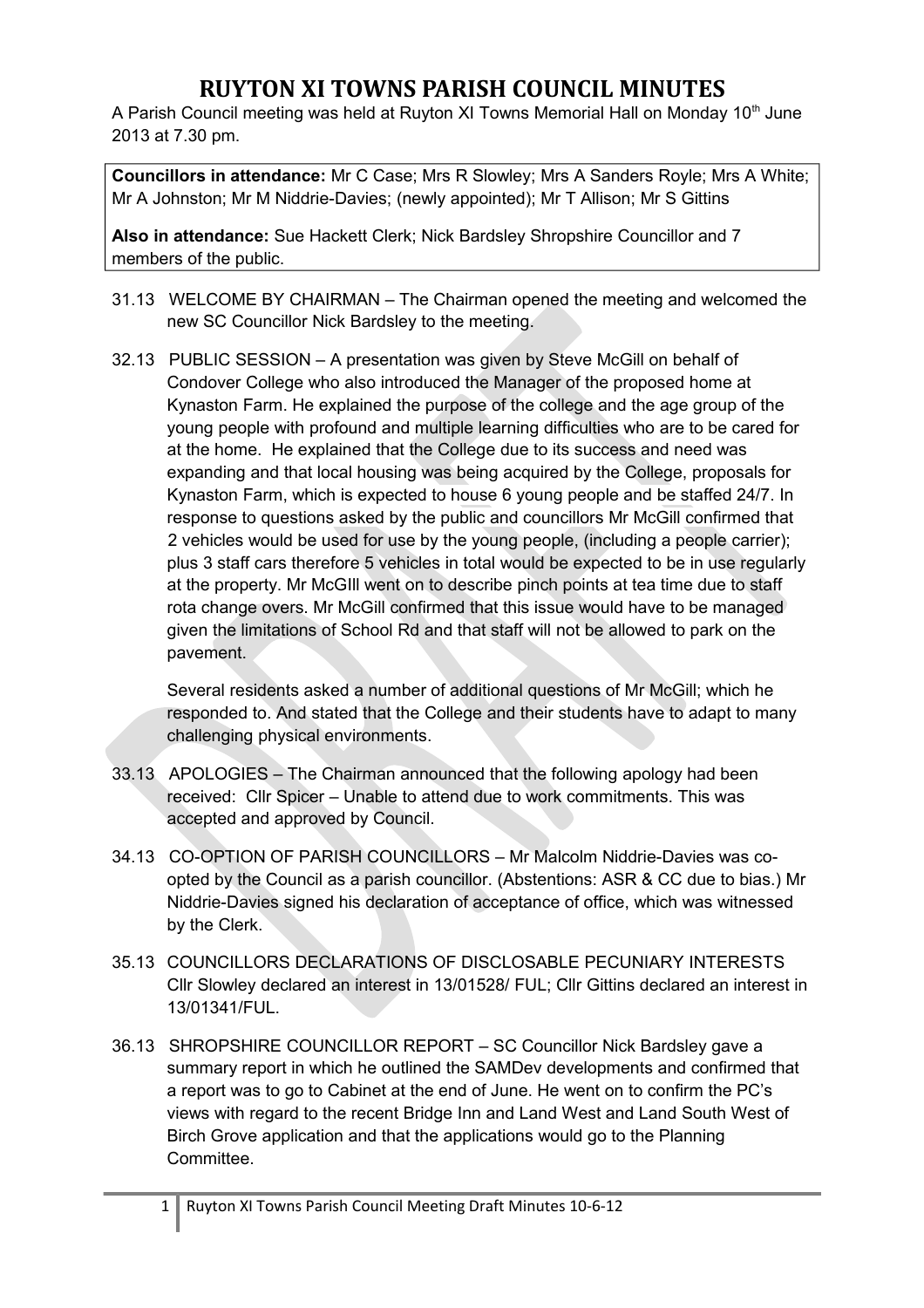Cllr Bardsley expressed his concerns with regard to the possible closure of Baschurch Fire Station. Members were in agreement that the station is an important rural service. The Chairman proposed that the Council supports its SC Councillor and local parishes in support of keeping its fire station. (Seconded TA; Cllrs all in agreement.)

Baschurch Railway Station – Cllr Bardsley stated that he wished to support the reopening of the railways station and urged the Council to support it. The Council were unanimous in their support.

37.13 CONFIRMATION & ACCEPTANCE OF PREVIOUS MEETING MINUTES: Draft minutes of the parish council meeting held on 13/5/13 were unanimously resolved as accurate, with the amendment of a Cllr Allison's initial to "T" on page 1; as amended the Chairman was instructed to sign them as accurate. (Proposed RS; Seconded AJ)

#### 38.13 PLANNING MATTERS *Cllr Slowley left the room.*

- a. 13/01528/FUL Kynaston Farm In light of the new information provided by Condover College in the public session; the Council agreed to amend it response with regard to the planning application and withdraw its objection to the planning application. *Cllr Slowley returned to the room.*
- b. The following planning applications were considered: Ref. No: 13/01758/FUL Proposed: Dwelling Adjacent 1 Startlewood Cottages Startlewood Lane Ruyton XI Towns. Council agreed unanimously to make no comment.

Ref. No 13/01694/FUL Mount Cottage, Little Ness Proposed: Erection of two storey and single storey extensions following removal of existing conservatory. Council agreed unanimously to make no comment.

c. The Clerk reported that there had been no new planning application decisions notified to the Council since the last meeting. It was noted that the planning application relating to 13/01341/FUL had been opposed by the SC Environmental Team and it was decided that no further comment was necessary.

#### 39.13 LOCAL REPORTS

- a. Drs Meadow Spinney, Diamond Jubilee Woodland Project Cllr Gittin's confirmed that there would not be an issue with the logging licence; and work would commence in Autumn.
- b. SALC Area Com Meeting Oswestry To take place at 7.00pm on 25-6-13 at Oswestry Guildhall and include Code of Conduct training. Councillors to confirm their availability.
- 40.13 HIGHWAYS & FOOTWAY LIGHTING The Clerk reported that the light in School Lane had been attended to by Scottish Power. Councillors raised the following:
	- Doctors Meadow Nettles encroaching paths preventing public use
	- Doctors Spinney near bridge Nettles encroaching preventing public use. Action Contact SC Clive Dunn; to arrange mowing.
	- D Peate had most satisfactorily cleaned up Church Bank.
	- Belisha beacon on south side of school crossing was no longer working. Action: Clerk to inform SC.

#### 41.13 SC CONSULTATIONS